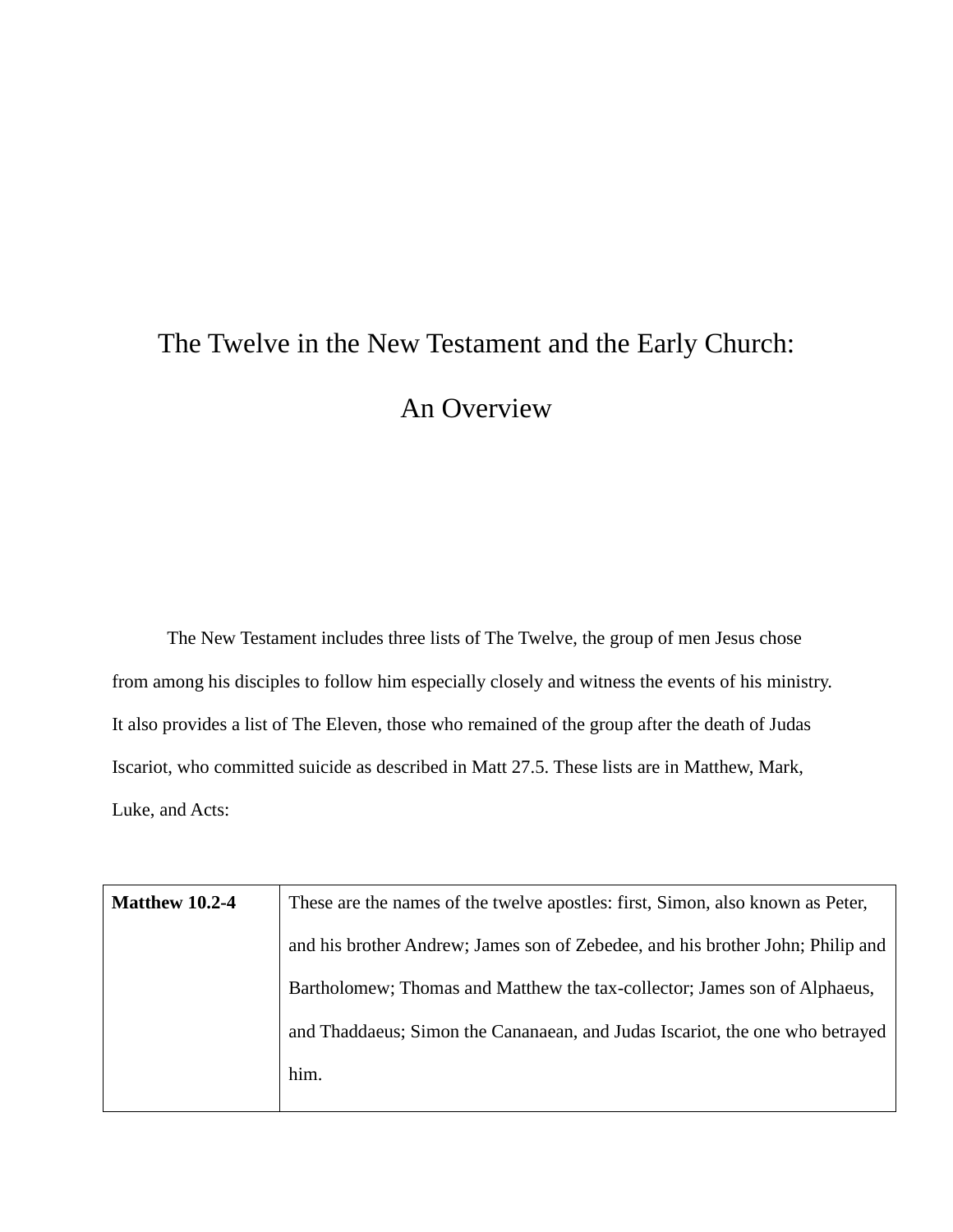| <b>Mark 3.16-19</b> | So he appointed the twelve: Simon (to whom he gave the name Peter); James      |
|---------------------|--------------------------------------------------------------------------------|
|                     | son of Zebedee and John the brother of James (to whom he gave the name         |
|                     | Boanerges, that is, Sons of Thunder); and Andrew, and Philip, and              |
|                     | Bartholomew, and Matthew, and Thomas, and James son of Alphaeus, and           |
|                     | Thaddaeus, and Simon the Cananaean, and Judas Iscariot, who betrayed him.      |
| Luke 6.13-16        | And when day came, he called his disciples and chose twelve of them, whom      |
|                     | he also named apostles: Simon, whom he named Peter, and his brother Andrew,    |
|                     | and James, and John, and Philip, and Bartholomew, and Matthew, and Thomas,     |
|                     | and James son of Alphaeus, and Simon, who was called the Zealot, and Judas     |
|                     | son of James, and Judas Iscariot, who became a traitor.                        |
| <b>Acts 1.13</b>    | When they had entered the city, they went to the room upstairs where they were |
|                     | staying, Peter, and John, and James, and Andrew, Philip and Thomas,            |
|                     | Bartholomew and Matthew, James son of Alphaeus, and Simon the Zealot, and      |
|                     | Judas son of James.                                                            |

According to Matthew 10.24, the Twelve are:

- Simon Peter and his brother Andrew
- James son of Zebedee and his brother John
- Philip and Bartholomew
- Thomas and Matthew the tax-collector
- James son of Alphaeus and Thaddeus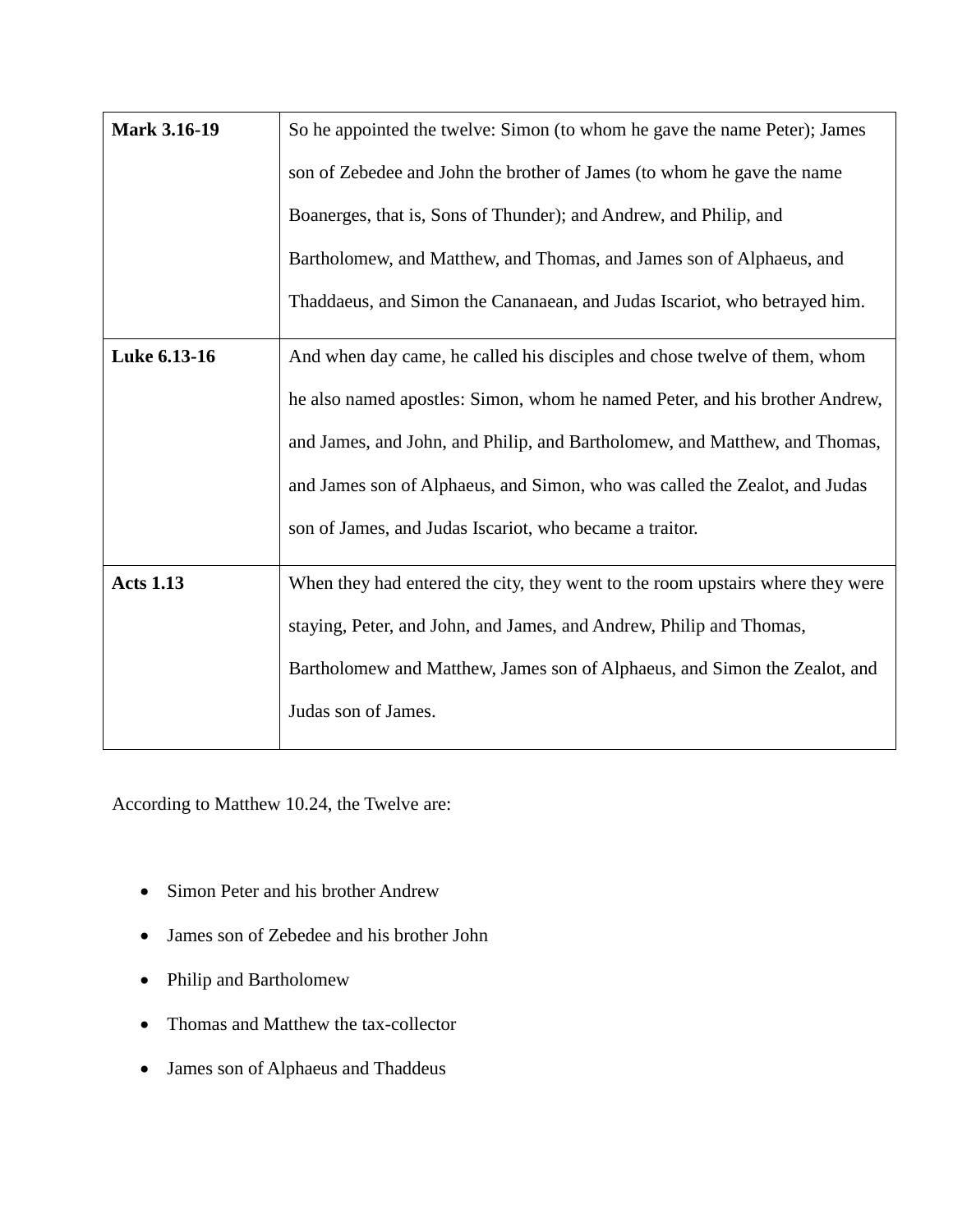• Simon the Cananaean and Judas Iscariot, the one who betrayed him.

According to Mark 3.16-19, they are

- Simon (to whom he gave the name Peter);
- James son of Zebedee and John the brother of James (to whom he gave the name Boanerges, that is, Sons of Thunder);
- Andrew,
- Philip and Bartholomew,
- Matthew and Thomas,
- James son of Alphaeus and Thaddaeus,
- Simon the Cananaean, and Judas Iscariot, who betrayed him

In Luke 6.13-16, the Twelve are:

- Simon, whom he named Peter, and his brother Andrew
- James and John
- Philip and Bartholomew
- Matthew and Thomas
- James son of Alphaeus and Simon, who was called the Zealot
- Judas son of James and Judas Iscariot who became a traitor.

Luke also has as a second list, the list of The Eleven. It is at the beginning of Acts and names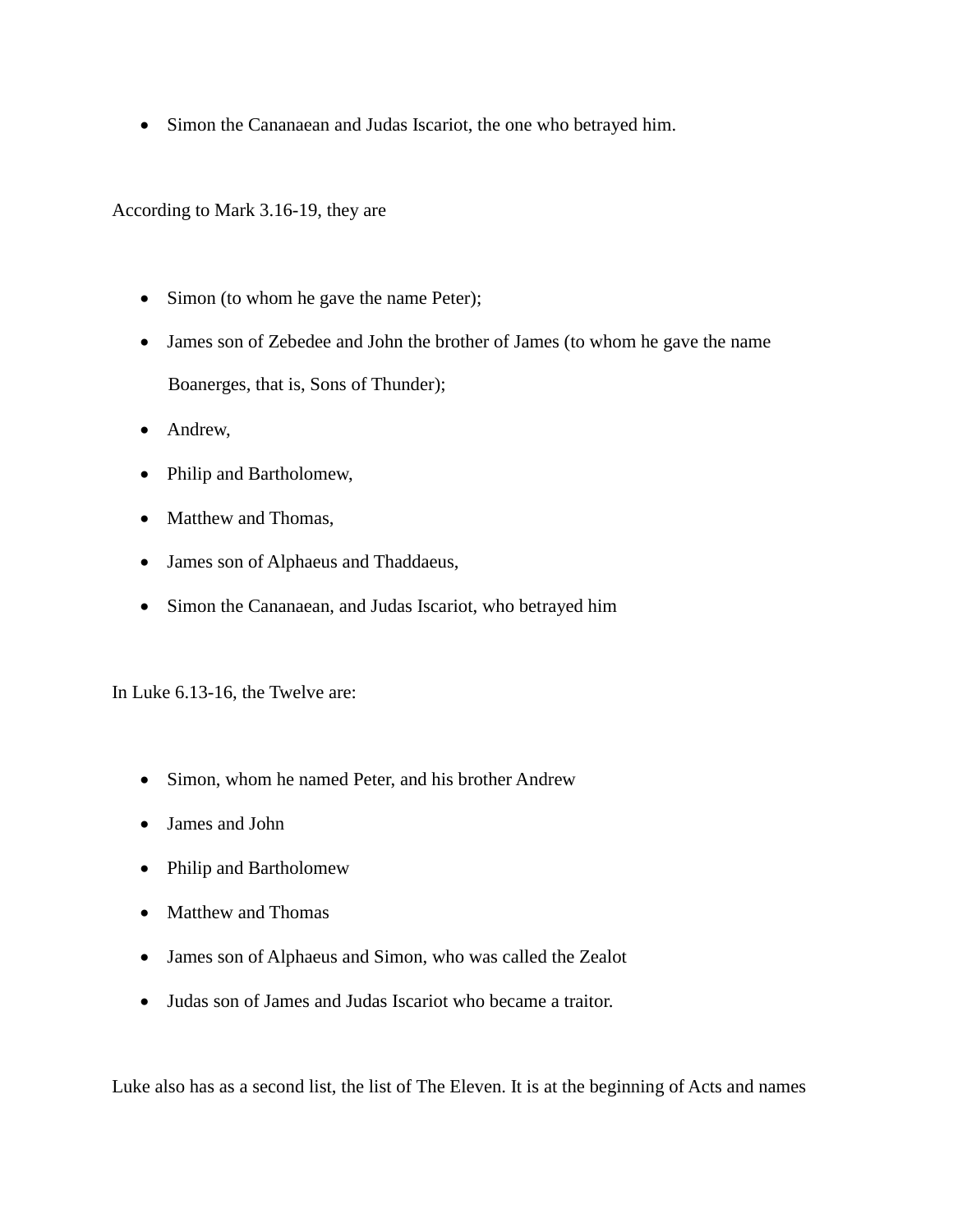those who witness the Ascension and then return to Jerusalem to elect Mathias to take Judas Iscariot's place:

- Peter
- John and James
- Andrew

 $\overline{a}$ 

- Philip and Thomas
- Bartholomew and Matthew
- James son of Alphaeus and Simon the Zealot
- Judas son of James

These lists are very similar, but not the same. The first four men named are always Peter, Andrew, James, and John. But, although the second pair of brothers are always kept together, the first pair isn't. In Mark and in Luke's second list, Peter stands alone at the top of the list, followed by James and John, and then Andrew, separated from his brother. The pairs of Philip and Bartholomew and Matthew and Thomas are the same in the three Gospels and Acts, but in Matthew and Acts the order of the four names is different from what it is in Mark and Luke. The final set of four (or three) names ends with Judas Iscariot's name in the three in which he is included and the internal order of the names differs. The second Simon's nickname is given in an Aramaic form in Matthew and Mark and its Greek equivalent in Luke and Acts.<sup>1</sup> Matthew and Mark name Thaddaeus as part of this group, but Luke names Judas son of James where we

<sup>1</sup> Simon likely was not part of the later, fanatical anti-Roman political party called Zealots, since they really only emerged after the Jewish War – probably he was instead one of those called "zealots for the Law", whether someone who was extreme in his own piety or a Pharisee who also interpreted the Law very strictly to others we don't know.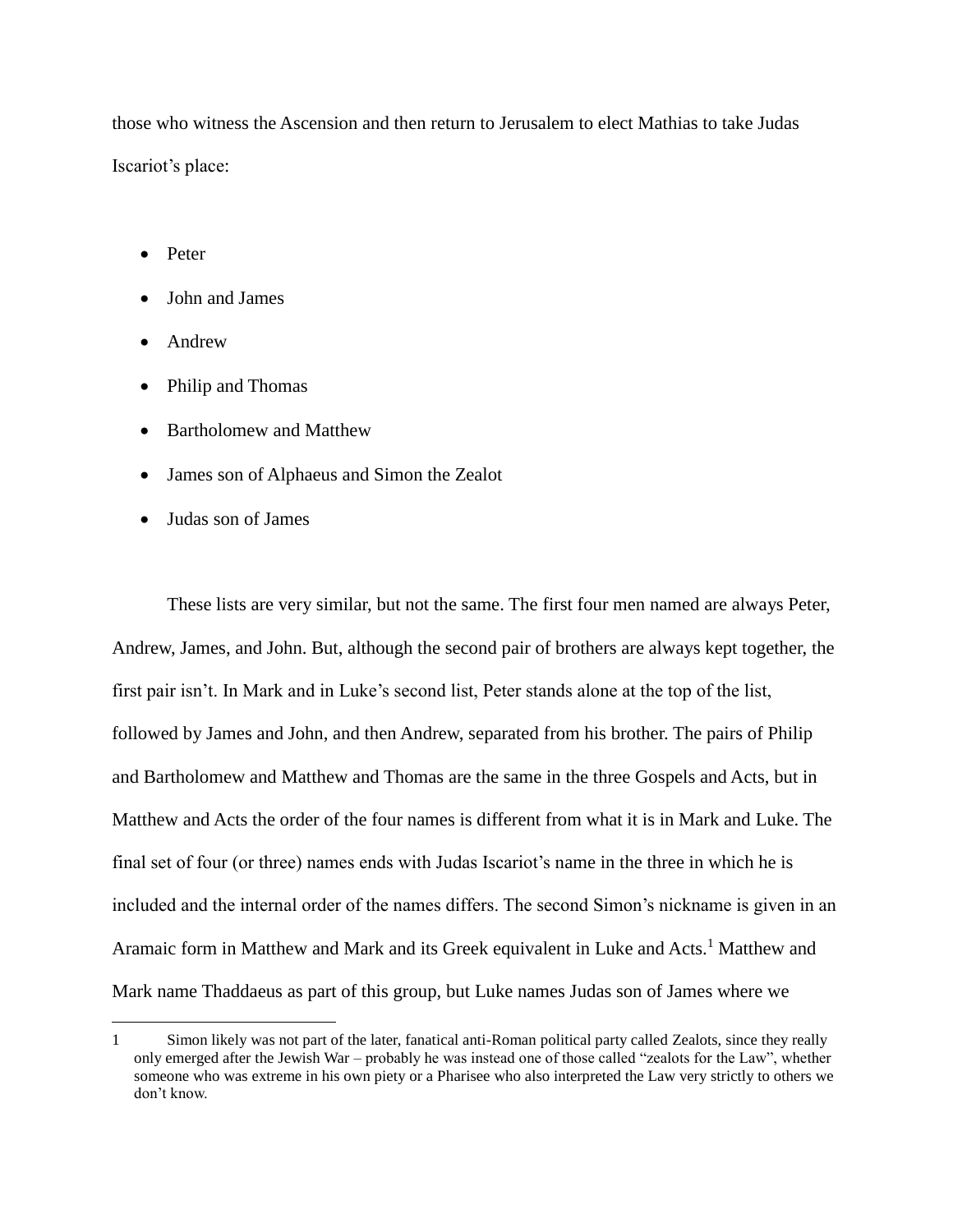would expect Thaddaeus, in both his Gospel and Acts.

Could Thaddaeus be the same as Judas son of James? Judas was a popular Hebrew name (Yehudah), after the patriarch who was one of the 12 sons of Jacob in the book of Genesis. Thaddaeus was derived from the nicknames of several popular Greek men's names. So possibly a man named Judas son of James (another popular name) may have had a Greek nickname because his own name was so common. It also seems possible that after Judas Iscariot's actions, another member of the Twelve named Judas might be known by preference by a nickname. So these two possibilities create a third one, that the tradition known to Matthew and Mark and the tradition known to Luke may have referred to the same man in these two different ways. But we can't be sure. Some scholars think that Thaddaeus and Judas son of James are two names (or a nickname and a name, to be precise) referring to the same man and others think that two different men are meant. In that case, the theory is that one man died and was replaced by the other during Jesus' ministry, thus producing the variation in the lists. To me it seems more probable that there were two ways of referring to the same man.

So what else do we know about these twelve men besides what can be deduced from their names and nicknames? The sources available to us are the New Testament itself and the writings of early church fathers and historians, some of whom seem to have been as curious as we are about them!

Let's begin with the information in the New Testament. Simon Peter is very frequently named in the Gospels and Acts, which tell us about Peter's impetuous character, his leadership of the others, and his failures in the Garden and at the High Priest's house on the night of Jesus' arrest. They also narrate his return to leadership in Jerusalem and elsewhere in Judaea and Samaria. Paul mentions him in the Epistles to the Corinthians and Galatians. Paul said in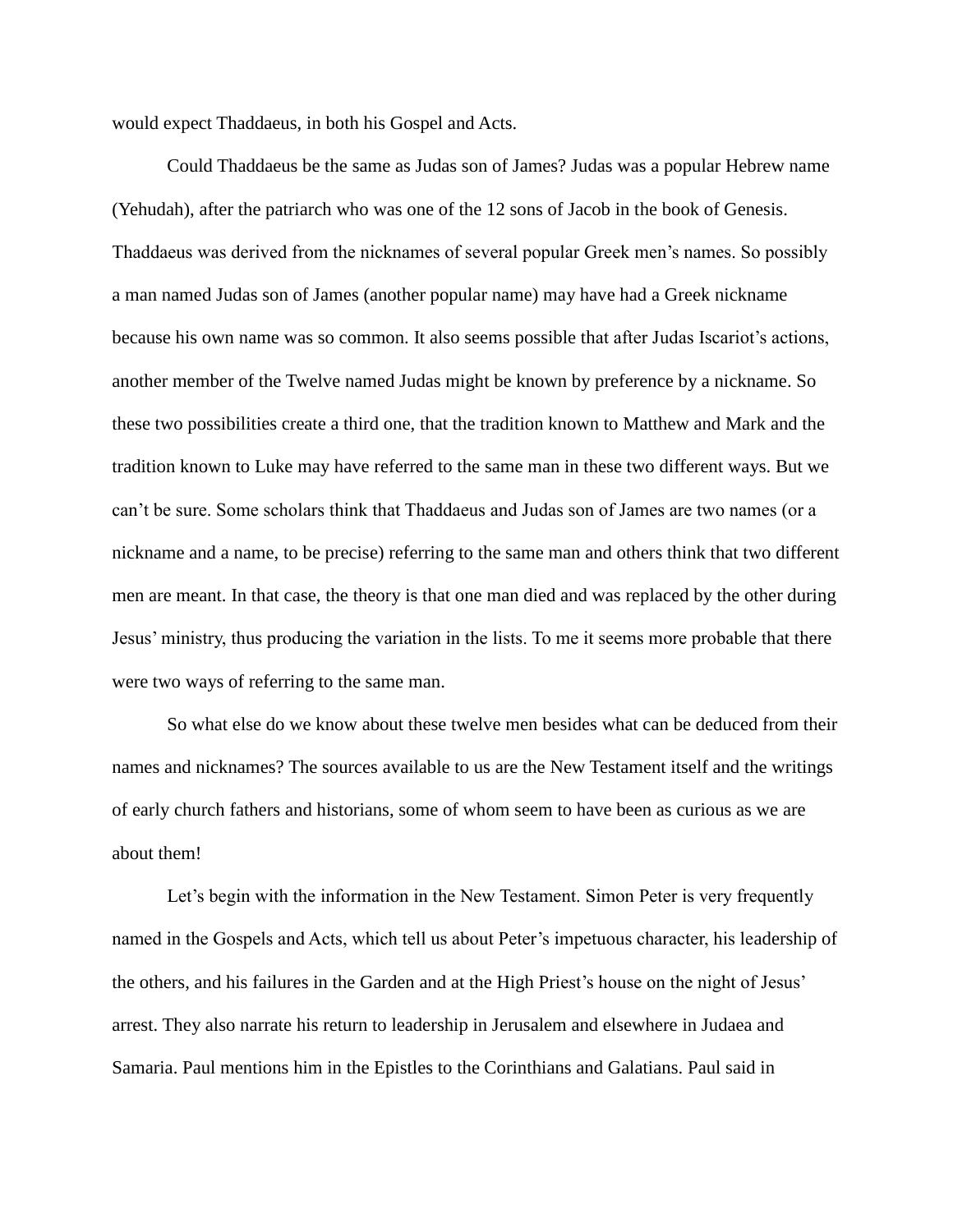Galatians that Peter was the apostle to the Jews just as he (Paul) was the apostle to the Gentiles. There are two letters in the New Testament attributed to Peter. Scholars are divided over the authenticity of the letters, with more accepting 1 Peter as an authentic work of the apostle than 2 Peter.

James son of Zebedee and John his brother are part of the "executive committee" composed of James himself, John his brother, and Simon Peter, who accompanied Jesus to the Transfiguration and other important events when all the Twelve were not present. Simon Peter, both sons of Zebedee, and Thomas are part of a group of disciples who encounter the risen Jesus beside the Sea of Galilee in Jn 21. James' death is narrated by Luke in Acts 12. John is associated with Peter in the miraculous healing in Acts 3. John is traditionally believed to be the author of the Gospel of John, although there are problems with that identification, as there are with all the attempts to identify the John who wrote that Gospel. John, Simon Peter, and James the brother of the Lord are sometimes referred to as the pillars of the church in Jerusalem.

Andrew receives less attention than his brother Simon Peter. In John's telling, it is Andrew who brings Simon Peter to meet Jesus the first time (Jn 1.35-42). He is also mentioned in John's account of the multiplication of the loaves and fishes (Jn 6.8) and in the account of a group of Gentiles who want to meet Jesus in John 12.20-22.

Philip appears in the lists of the Twelve and in several accounts in John's Gospel: he is one of the disciples of John the Baptist who become followers of Jesus, and he introduces Nathanael to Jesus (Jn 1.43-51). Like Andrew, he was involved with the miracle of the loaves and fishes (Jn 6.5-7) and with the Gentiles who sought Jesus out in John 12. At the Last Supper it is Philip who asks Jesus to show them the Father (Jn 14.8-14). Another man named Philip was also a disciple, and part of the group of seven chosen to be deacons in Acts; later Christian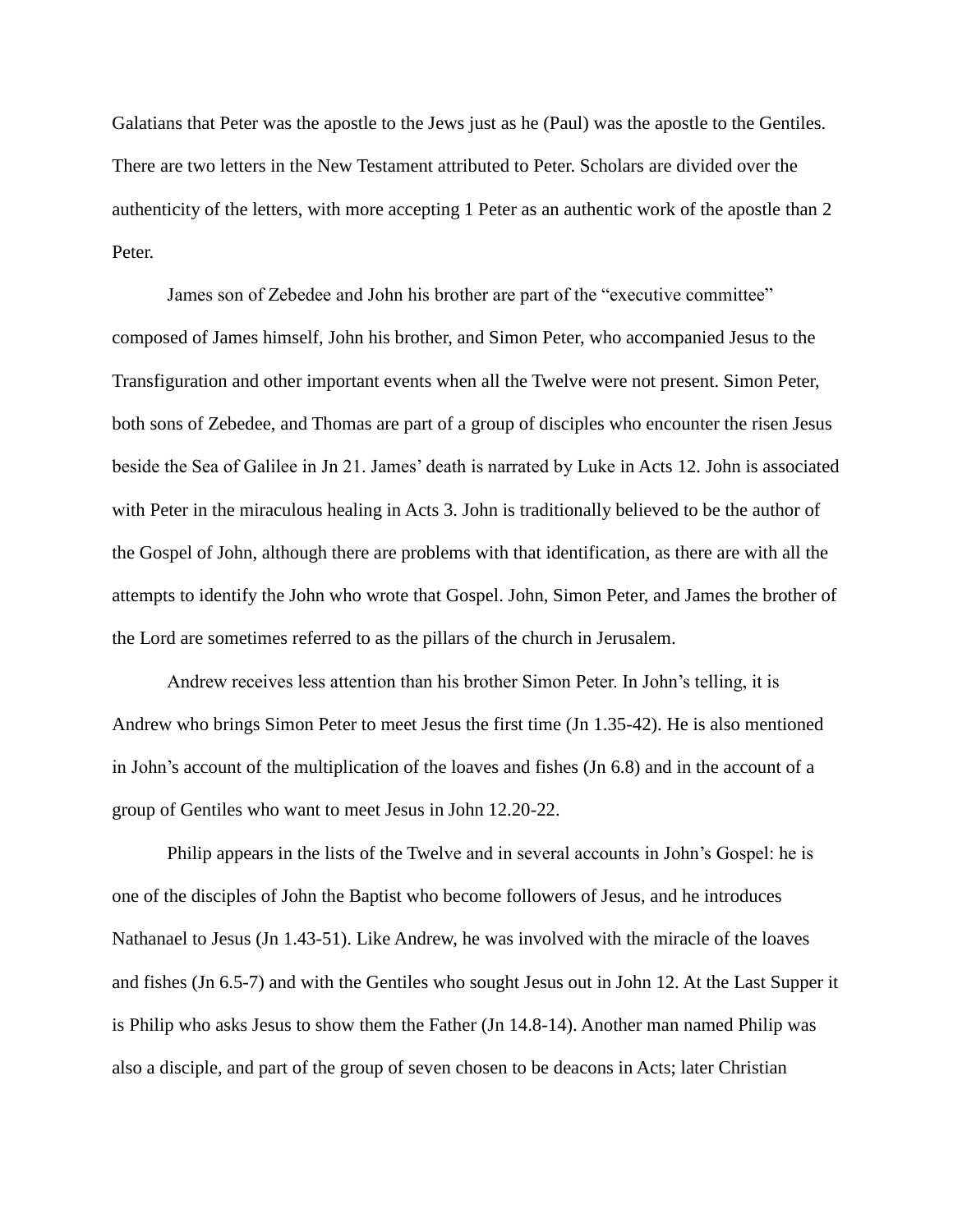writers often confused the two Philips, making it hard sometimes to disentangle them.

Bartholomew is mentioned only in the lists in the Gospels and Acts. Some commentators think that he is the same as the person called "Nathanael" in John's Gospel because each man is associated with Philip, but it seems unlikely.

Matthew's Gospel describes the call of Matthew the tax collector, and the subsequent dinner at his home at which Jesus was present in the same terms as Mark and Luke use to describe the call of Levi son of Alphaeus the tax collector. Possibly Matthew and Levi are the same person. Though all four lists name Matthew as a member of the Twelve, only the list in Matthew's Gospel describes that Matthew as a tax collector. At least one scholar has put forward the theory that at some point in the tradition "a Levite, the son of Alphaeus" was misunderstood as "Levi, son of Alphaeus" but this seems a bit far-fetched. Other than this story in Matthew's Gospel, and the lists themselves, Matthew is not mentioned in the New Testament.

There is more to say about Thomas. In addition to appearing in all four lists, he is also named in John's Gospel. He is mentioned in John 11.16 in connection with the story of Jesus and Lazarus, in Jn 14.5 as asking a question at the Last Supper, in the famous story of "doubting" Thomas in Jn 20.24-9, and in Jn 21.2 as one of those present at the breakfast on the beach after the resurrection.

Other than in these lists Thaddaeus/Judas son of James is only mentioned in John's Gospel, where he was one of the disciples named during the account of the Last Supper (Jn 14.22). James son of Alphaeus and Simon the Cananaean/Zealot are only mentioned in these lists. The final member of the Twelve named is, for obvious reasons, Judas Iscariot the betrayer. He is mentioned in all four Gospels and in Acts, particularly with reference to his actions at the Last Supper and his betrayal of Jesus to the authorities in the Garden of Gethsemane. John has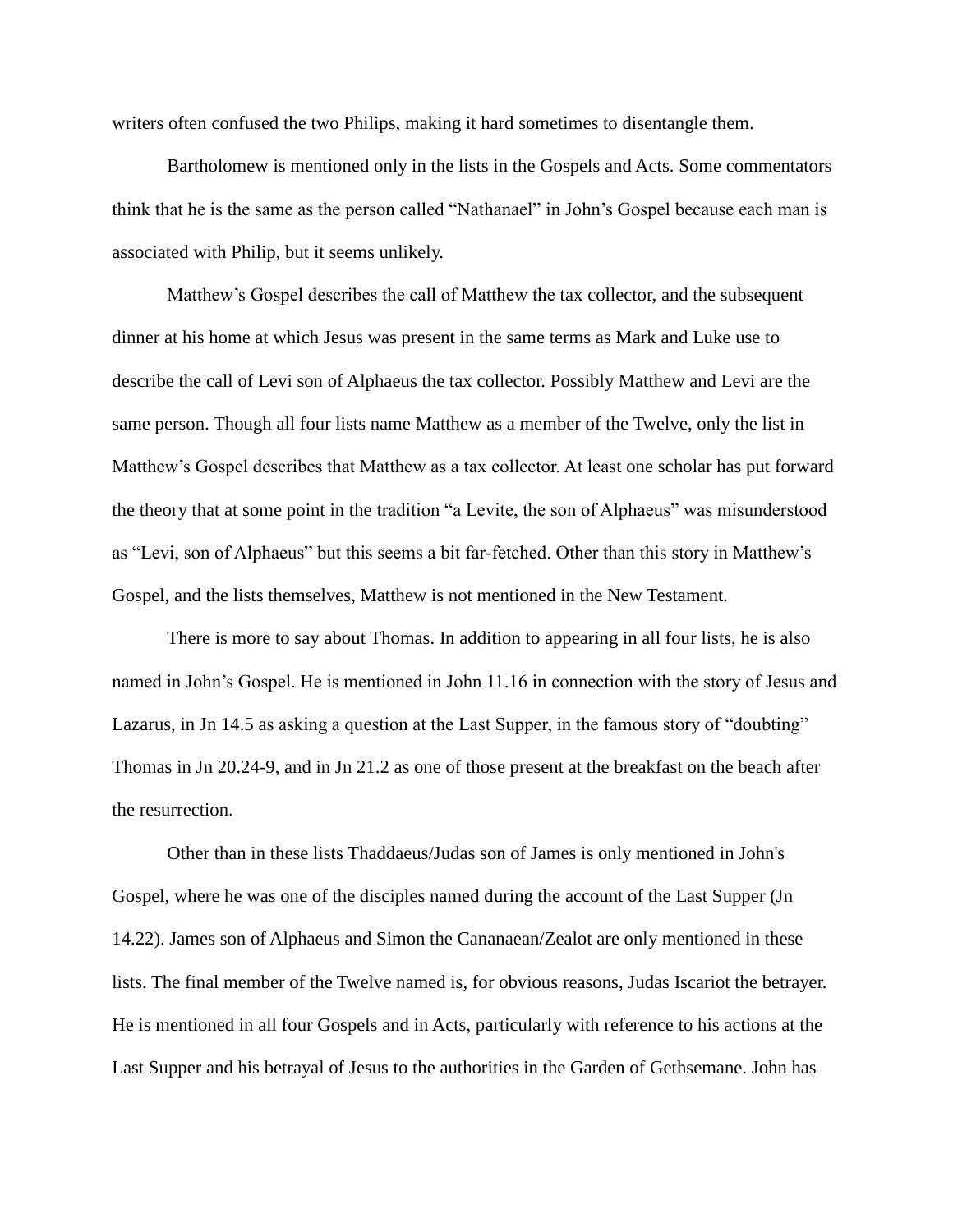more to say about Judas Iscariot than the other evangelists,

The New Testament takes the story of the Twelve up as far as the Jewish War, which was a catastrophe for Jewish followers of Jesus as it was for other Jews. Around the time of its outbreak in 66 CE, Jewish followers of Jesus fled Jerusalem and Judaea for Pella (in Galilee) and beyond. Any surviving members of the Twelve still in the city would presumably also have left at that time. By 66 CE we know that at least 2 members of the original group had died, James son of Zebedee and, of course, Judas Iscariot. Judas was replaced by Matthias, but there is no evidence that James was replaced after his death. For further information about the Twelve after the Jewish War, we must look to church traditions.

We know from Acts that Simon Peter travelled in Roman Palestine and Asia Minor after the Resurrection, as well as being one of the three leaders of the Jerusalem Church. Tradition in the early church strongly associates him with Antioch and of course Rome. He is supposed to have been the first bishop in both cities. Peter is said to have been martyred in Rome during the persecutions of Nero around 68 CE and is believed to be buried at the site of St Peter's Basilica.

John son of Zebedee is said to have settled in Ephesus after leaving Jerusalem and been a leader in the church there. Church tradition is divided as to whether he lived there until old age and died naturally late in the first century CE or was martyred earlier. Many early writers identify John the Apostle with John the Evangelist and of course John the Evangelist wrote sufficiently after the other three that he must have lived until late in the first century. He is said to be buried in the Basilica of St John in Ephesus.

Andrew is said by Origen to have preached in Thrace and by Hippolytus of Rome of have preached in Scythia -- these Roman provinces are modern Macedonia and Bulgaria. Later church writers claimed he went as far north and east as modern Ukraine and Russia. This is why he is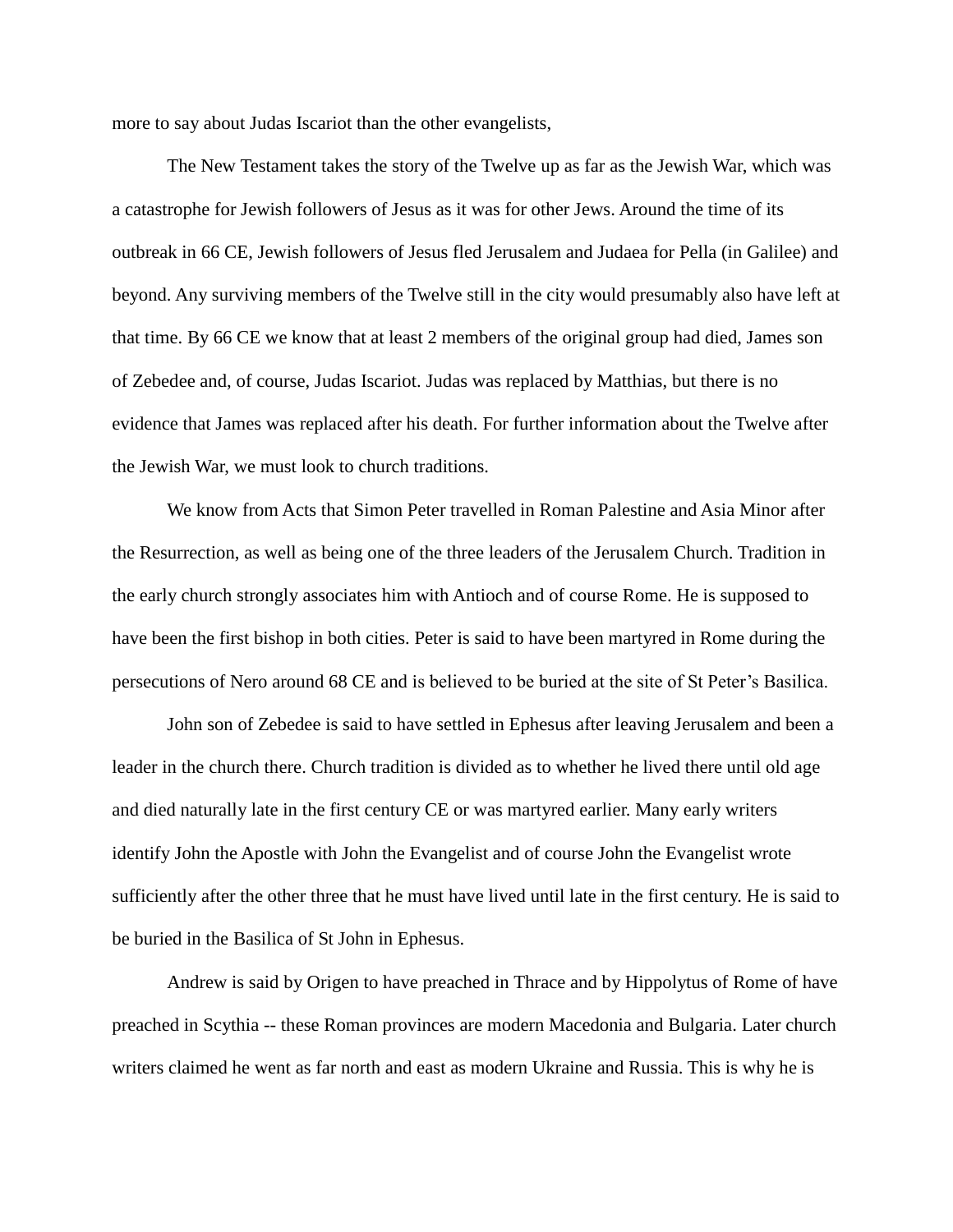regarded as the patron saint of those countries. He is said to have been martyred in Patras in northern Greece, where his body is also believed to be buried.

Philip the Apostle is traditionally said to have gone eastward and preached in Phrygia (in modern Turkey) and Syria. For centuries he was supposed to have been buried in the Church of the Holy Apostles in Rome, but recently (in 2011) archaeologists working in modern Turkey at the site of the ancient city of Hieropolis found a tomb that they believe to be that of Philip the Apostle.

Bartholomew is also said by tradition to have gone east. Eusebius in his Ecclesiastical History quoted a second century CE Christian teacher in Alexandria, Pantaenus, who travelled as far east as India as a preacher and teacher and reported that, according to the Indian Christians he (Pantaenus) spoke to, Bartholomew had preached to them and left with them a copy of the Gospel of Matthew in Hebrew letters. It is not at all impossible that someone from Roman Palestine or Roman Egypt could have travelled to India: the Silk Road was already an established trade route and there was an extensive spice trade with the southwestern coast. It is not known what Pantaenus meant by referring to a copy of Matthew in Hebrew letters. So this story of Pantaenus raises at least as many questions as it answers. Bartholomew is supposed to be buried either in Benevento, Italy, or Rome.

Early tradition about Matthew is very scanty. Both Irenaeus and Clement Alexandria say that he preached among the "Hebrews" (likely Aramaic-speaking Jews) before going to preach to others. Who those others may have been is not clear in church tradition, although the alleged sites are all in the eastern Roman Empire, or adjacent areas like the kingdom of Parthia (in modern Iran). He is believed to be buried in Salerno, Italy.

Thomas is famously supposed to have preached in India, specifically in Kerala, on the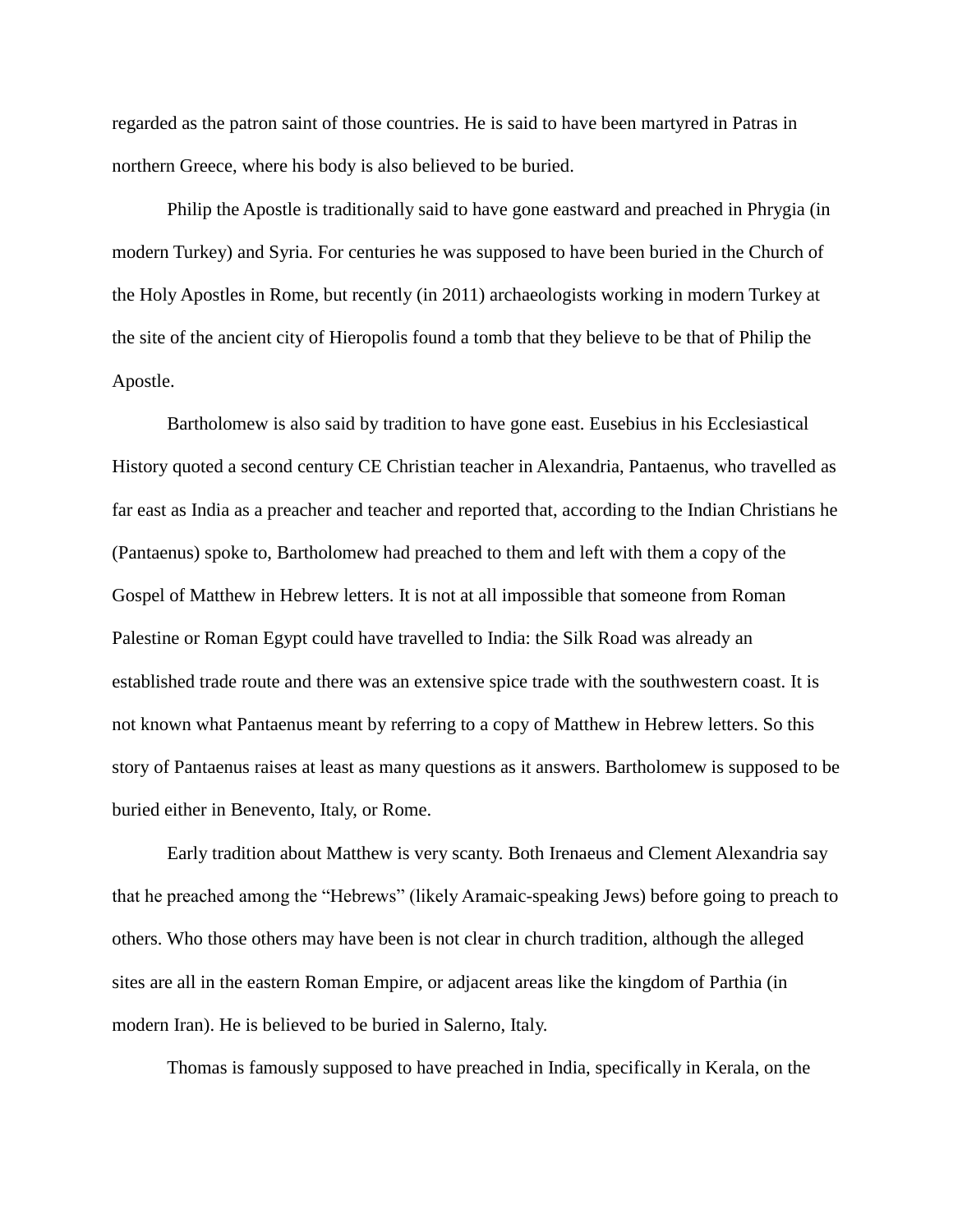Malabar Coast of southwest India, where there was a Jewish colony. This was a major centre of the spice trade, some of which was with the Roman Empire, so as in the case of Bartholomew there is no intrinsic improbability about someone travelling to the Malabar Coast from the Roman Empire in the first century CE. There is still a group of Christians in India called St Thomas Christians who claim that their church was founded by the apostle Thomas. He is believed to be buried either in Otrono, Italy, or Madras, India.

There are no early church traditions specifically about James son of Alphaeus. Early Christian tradition tried to identify him with other men named James in the New Testament. He is usually distinguished from James son of Zebedee and James the Lord's Brother. But Church Fathers like Papias and Jerome identified him with James the Less, or the younger, who is named several times in the New Testament in connection with his mother Mary. For example Mark 15.40 differentiates two women named "Mary" as "Magdalene" on the one hand and "mother of James the younger and Joses" on the other, and then names the two women again as "Mary Magdalene and Mary the mother of James" in Mark 16.1. Several modern scholars either accept this identification or think it is at least possible.

Thaddaeus, or Judas son of James, is also supposed to have evangelised in the eastern Roman Empire and adjacent areas, such as Judaea, Idumea, and Syria. He is also linked with Armenia in tradition. He is believed to be buried in St Peter's Basilica in Rome, with Simon the Zealot, who is traditionally associated with him as an preacher and missionary. In fact there are virtually no early traditions about Simon the Zealot, so linking him with Thaddaeus was the easiest way to go.

So we can see that early Christians preserved some traditions and accounts about individual members of the Twelve, while others were really only known as names on a list.Some